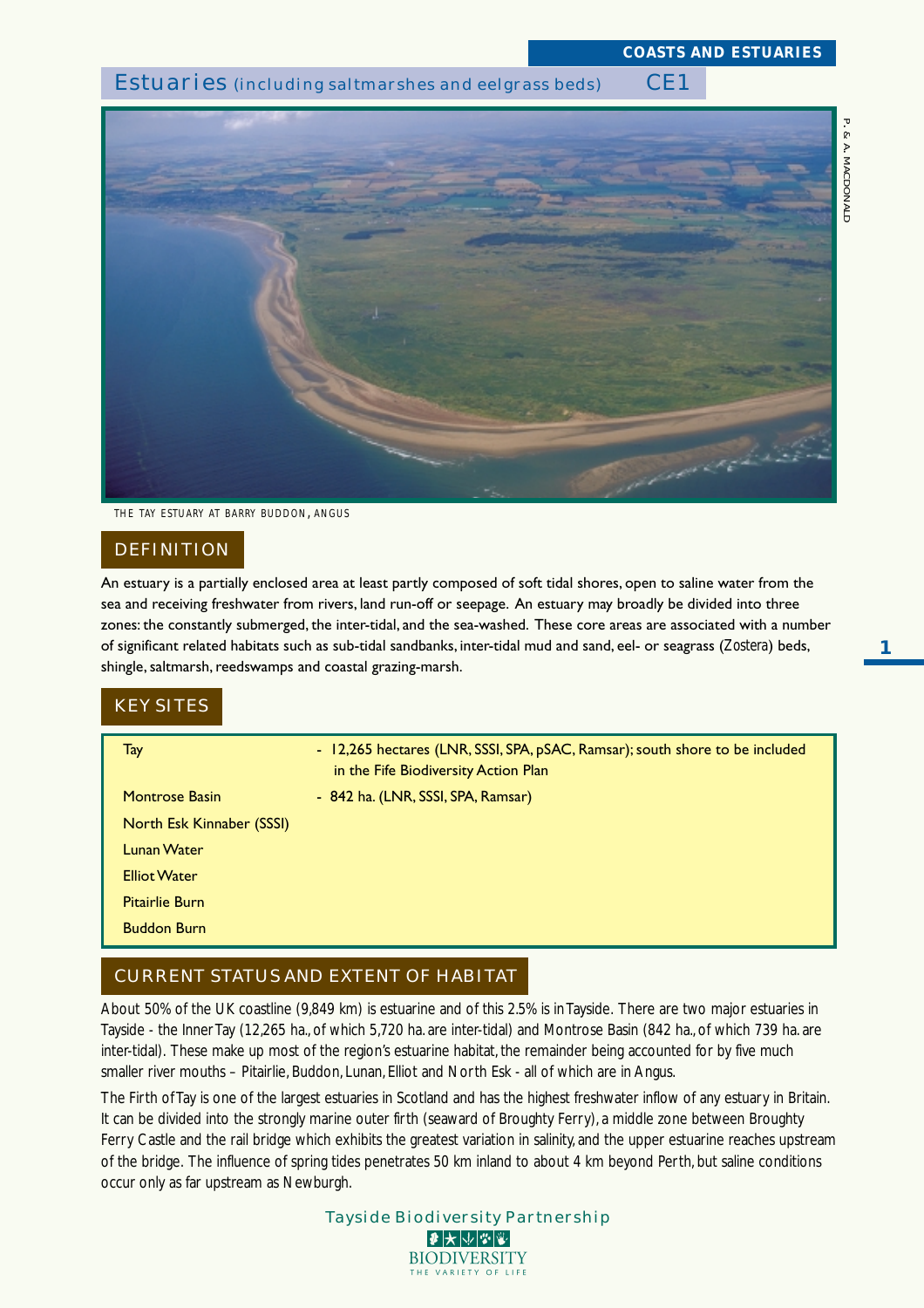# CE1 Estuaries (including saltmarshes and eelgrass beds)

For the purposes of this Habitat Action Plan the upper limit of the estuary is defined by the confluence of the Earn with the Tay – about 8 km downstream of Perth. The lower limit is less easy to define but because estuarine conditions are vital to otherwise coastal species such as Common seal *Phoca vitulina*, Sparling *Osmerus eperlanus*, and Eider *Somateria mollissima*, their ranges within the estuary have been taken into consideration. Consequently, the area between Buddon Ness and Tentsmuir Point Nature Reserve (Fife) is covered by this Action Plan.



*THE TAY'S ESTUARINE REEDBEDS*

### KEY SPECIES

Montrose Basin, at the mouth of the River South Esk, is one of the finest examples of an enclosed estuarine basin in the UK. It is shallow and drains almost completely at low water, exposing a large area of mud and sand flats. 88% of the basin is inter-tidal.

There are extensive estuarine reedbeds in the Tay (over 240 ha.) and smaller areas elsewhere. This specific habitat will be covered by a Reedbed Action Plan. The majority of Tayside's saltmarshes occur at Montrose Basin. The north shore of the Tay estuary holds 47 ha. A further 16 ha. occur at the smaller river mouths along the Angus coast. Compared to the national UK figure of 44,400 ha., the total area of saltmarsh in Tayside is clearly very small, but its ungrazed nature at Montrose is relatively uncommon.

There is also a small area of perched saltmarsh in Angus, splashed by the sea on the cliffs within Rickle Craig Scurdie Ness SSSI, near Montrose. This is discussed in the Maritime Cliff and Slope Action Plan.

| $P =$ | UK Priority species |  | UK species of conservation concern |  |  |
|-------|---------------------|--|------------------------------------|--|--|
|-------|---------------------|--|------------------------------------|--|--|

| <b>Mammals</b> | Otter                                       | Lutra lutra          | P              |  |  |
|----------------|---------------------------------------------|----------------------|----------------|--|--|
|                | Common seal<br>Phoca vitulina               |                      |                |  |  |
| <b>Birds</b>   | <b>Shelduck</b>                             | Tadorna tadorna      | $\mathbf{C}$   |  |  |
|                | Red-breasted merganser                      | Mergus serator       | $\overline{C}$ |  |  |
|                | Goosander                                   | Mergus merganser     | $\overline{C}$ |  |  |
|                | Pink-footed goose                           | Ancer brachyrhynchus | $\overline{C}$ |  |  |
|                | Redshank                                    | Tringa totanus       | $\overline{C}$ |  |  |
|                | Bar-tailed godwit                           | Limosa lapponica     | $\overline{C}$ |  |  |
|                | Somateria mollissima<br>Eider               |                      |                |  |  |
|                | Mute swan<br>Cygnus olor                    |                      |                |  |  |
|                | Wigeon                                      | Anas penelope        | $\mathbf{C}$   |  |  |
|                | Teal<br>Anas crecca                         |                      | $\overline{C}$ |  |  |
|                | Pintail                                     | Anas acuta           | $\overline{C}$ |  |  |
|                | Goldeneye                                   | Becephala clangula   | $\overline{C}$ |  |  |
|                | Water rail                                  | Rallus aquaticus     | $\overline{C}$ |  |  |
|                | Marsh harrier                               | Circus aeruginosus   | $\overline{C}$ |  |  |
|                | Panurus biarmicus<br><b>Bearded tit</b>     |                      | $\overline{C}$ |  |  |
|                | Emberiza scheoniclus<br><b>Reed bunting</b> |                      | P              |  |  |
|                | Hirundo rustica<br>Swallow                  |                      | $\overline{C}$ |  |  |
|                | Sand martin<br>Riparia riparia              |                      | $\overline{C}$ |  |  |
|                | Greylag goose                               | Anser anser          | $\mathbf C$    |  |  |

Tayside Biodiversity Partnership  $|\mathcal{F}|$  $\bigstar$   $|\mathcal{V}|$   $\mathcal{F}|$   $\mathcal{V}|$ 

> **BIODIVERSITY** THE VARIETY OF LIFE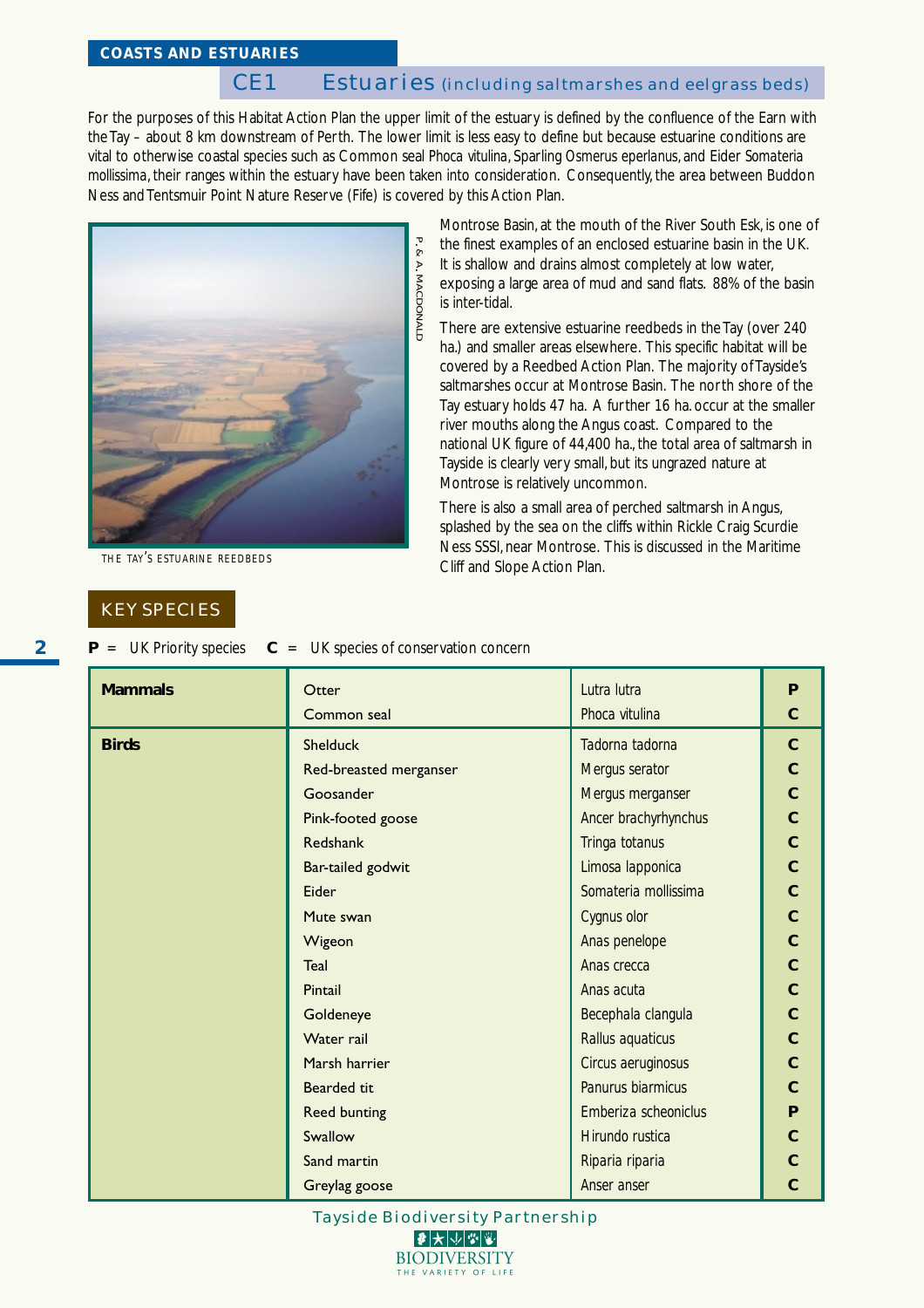# Estuaries (including saltmarshes and eelgrass beds) CE1

| <b>Fish</b>          | Atlantic salmon<br>River lamprey<br>Sparling/smelt<br>Twaite shad          | Salmo salar<br>Lampetra fluviatilis<br>Osmerus eperlanus<br>Alosa fallax         |  |
|----------------------|----------------------------------------------------------------------------|----------------------------------------------------------------------------------|--|
| <b>Higher Plants</b> | Common reed<br>Narrow-leaved eelgrass<br>Dwarf eelgrass<br>Marine eelgrass | Phragmites australis<br>Zostera angustifolia<br>Zostera noltii<br>Zostera marina |  |

### NATURE CONSERVATION IMPORTANCE

## Sub-tidal zone

Estuaries have extensive underwater habitats in the sediments supporting a variety of algae (including seaweeds), plants, invertebrates and fish, which in turn support species further up the food chain such as seals and birds. These areas are also important nursery grounds for young fish.

### Mudflats

Mudflats are highly productive areas which, together with other intertidal habitats, support large numbers of predatory birds and fish. They provide feeding and resting areas for internationally important populations of migrant and wintering waterfowl and are also important nursery areas for flatfish. Mudflats are characterised by high biological productivity and abundance of organisms, but low diversity with few rare species.

### Seagrass Beds

Three species of *Zostera* occur in the UK and all are considered to be scarce: Dwarf eelgrass *Zostera noltii*, Narrow-leaved *Zostera angustifolia* and Marine eelgrass *Zostera marina*. All three species are found in Tayside: the largest area being in Montrose Basin. The plants are an important source of organic matter and provide shelter and a surface for attachment by other species. Eelgrass is an important source of food for wildfowl, particularly Brent goose *Branta bernicia* and Wigeon *Anas penelope* which feed on intertidal beds. The shelter provided by seagrass beds makes them important nursery areas for fish, including Pollack *Pollachius pollachius*, Twospotted goby *Gobiusculus flavescens*, Pipefish species and various Wrasse.



*SEAGRASS*



*SUE SCOTT*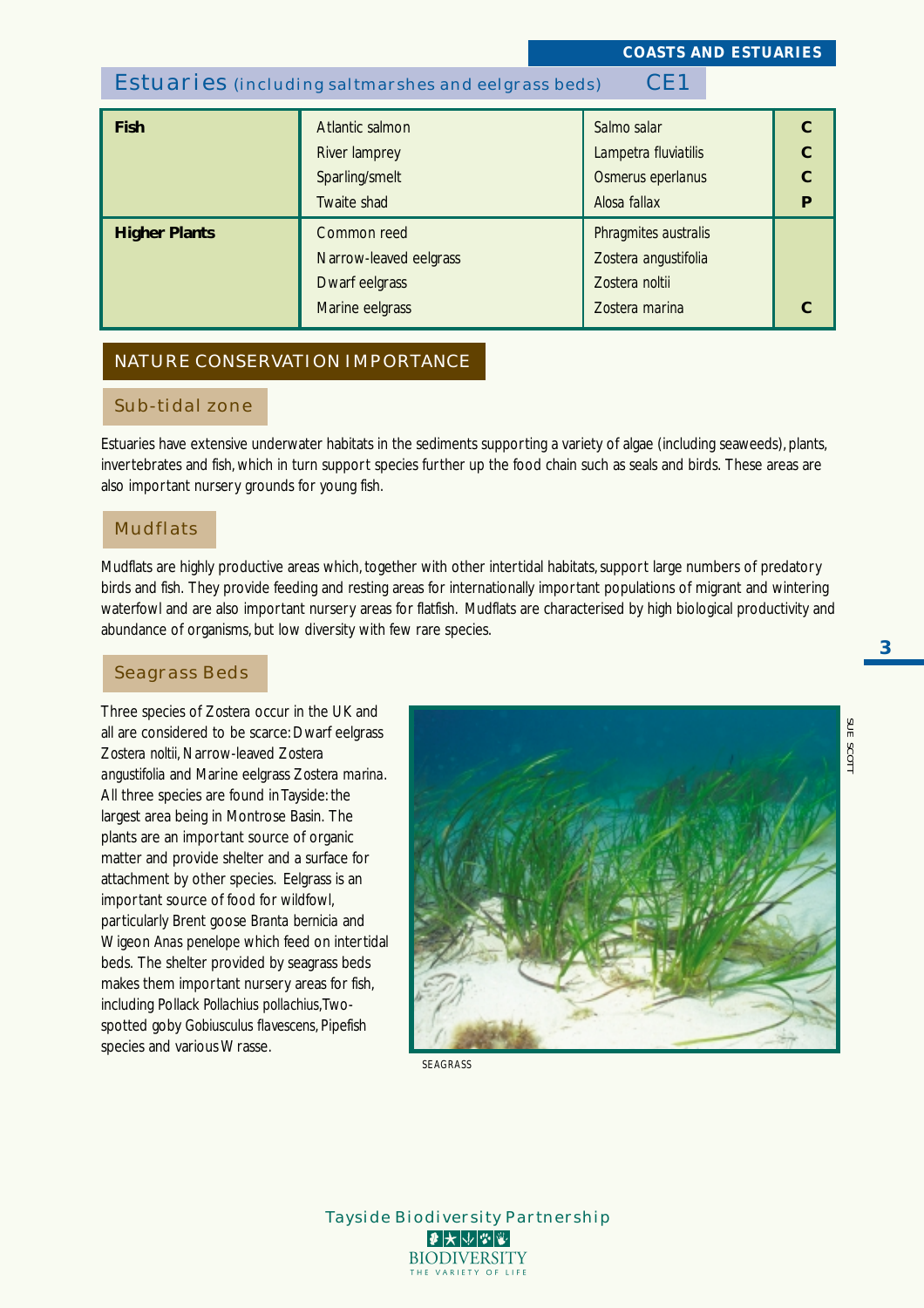# Case Study

#### Swan Management Demonstration Project - Montrose Basin

Mute swans *Cygnus olor* are present in nationally important numbers on Montrose Basin; the wintering flock consists of approximately 260 birds. They feed mainly on the Zostera beds in the Basin and move onto the adjacent arable land in December when the density of the Zostera is reduced. Attracted to fields of oilseed rape, cereals and grass, they cause damage to these crops by feeding and 'puddling' the fields with their feet.

To keep the swans off the arable land, a Swan Management Demonstration Project was set up in 1998 to provide an area of arable crop adjacent to Montrose Basin as a safe haven for them to feed in. A Swan Scarer is employed for several weeks during the winter to ensure the birds use the correct field.

The Project is a partnership between four of the local farmers, Angus Council, Scottish Executive Environment and Rural Affairs Department and Scottish Natural Heritage, together with the British Association for Shooting and Conservation, the National Trust for Scotland, Scottish Agricultural College and the Scottish Wildlife Trust.



*MUTE SWAN*

# Saltmarsh

Saltmarshes form the upper vegetated parts of intertidal mudflats. They are built up by a community of salt tolerant plants and are an important resource for wading birds and wildfowl. They act as high tide refuges for birds feeding on adjacent mudflats, as breeding sites for waders, gulls and terns and as a source of food for passerine birds particularly in autumn and winter. In winter, grazed saltmarshes are used as feeding grounds by large flocks of wild ducks and geese.

### Mammals

There is a population of approximately 650 Common seals *Phoca vitulina* in the Tay Estuary which represents over 1% of the total European population and is therefore of international importance. Otters *Lutra lutra* are found in both the Montrose Basin and Tay Estuary, but only anecdotal evidence is available as regards their distribution and population numbers as there is little existing data to call upon.



*COMMON SEAL*

Tayside Biodiversity Partnership  $|\bm{\vartheta}|$ 大 $|\psi|$ ଆ $|\bm{\psi}|$ **BIODIVERSITY** THE VARIETY OF L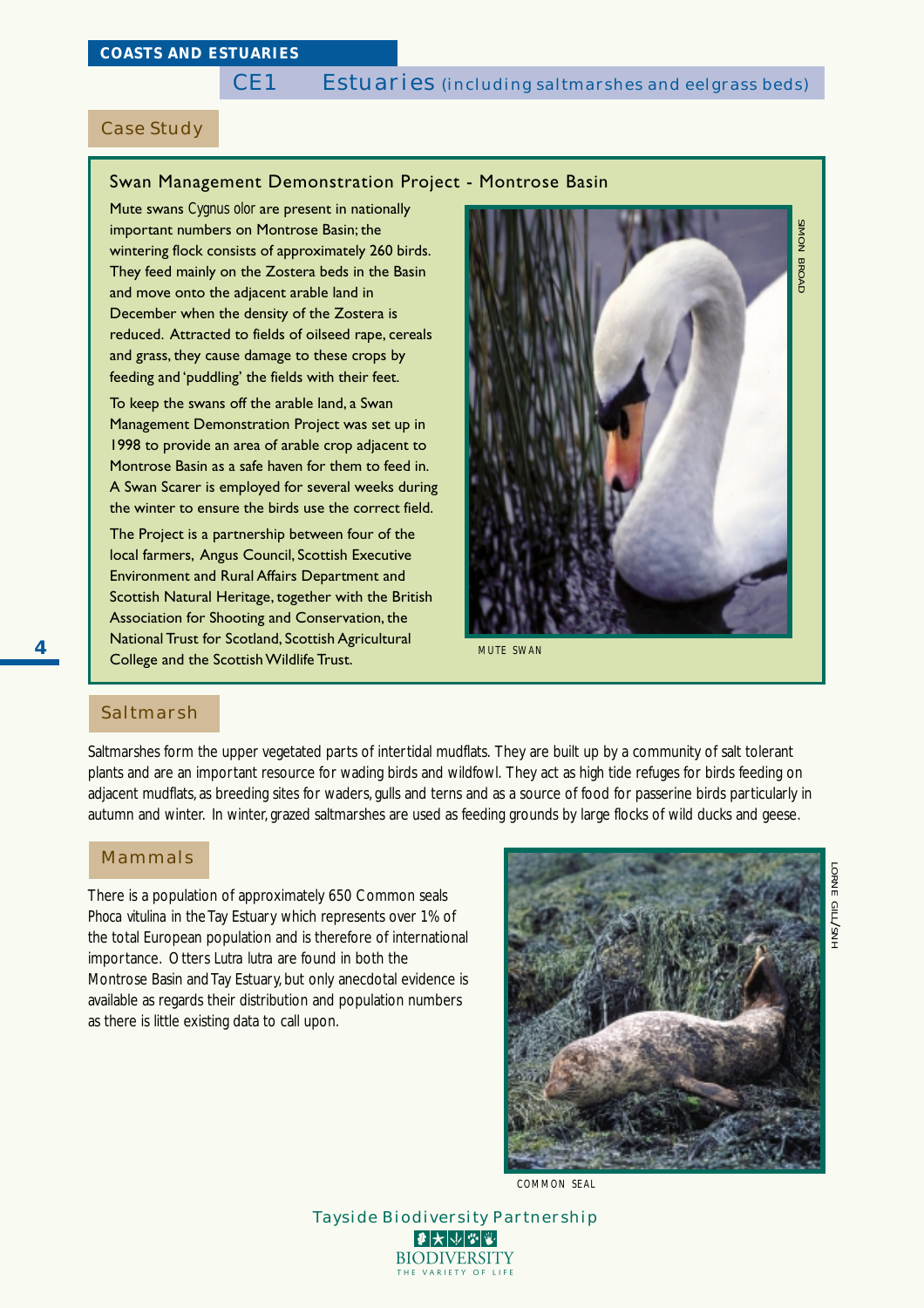# Estuaries (including saltmarshes and eelgrass beds) CE1

# *LORNE GILL/SNH*

Birds

The expansive mudflats and tidal nature of the Tay Estuary and Montrose Basin are attractive as safe roost sites for geese. Other bird species are attracted not only by the safety, but also by the food supplies available. Waders feed on a range of invertebrates whilst Wigeon and Mute swans at Montrose feed primarily on Zostera. Montrose is a nationally important moulting site for many of Tayside's Mute swans.

Both Montrose Basin and the Tay Estuary support nationally and internationally important populations of wildfowl and waders. This is recognised by their designation as Special Protection Areas (SPA) under the European Birds Directive and as Ramsar Sites under the Ramsar Convention.



*REDSHANK*

# **Nationally and Internationally important waterfowl populations wintering on Tayside Estuaries**

| <b>Species</b>           | <b>Estuary</b>        | <b>International Importance</b> | <b>National Importance</b> |
|--------------------------|-----------------------|---------------------------------|----------------------------|
| <b>Mute Swan</b>         | Montrose Basin        |                                 | V                          |
| <b>Pink-footed Goose</b> | Montrose Basin<br>Tay | V<br>V                          |                            |
| <b>Greylag Goose</b>     | Tay                   | $\boldsymbol{\mathcal{U}}$      |                            |
| <b>Shelduck</b>          | Montrose Basin        |                                 | V                          |
| Widgeon                  | Montrose Basin        |                                 | V                          |
| <b>Eider</b>             | Montrose Basin<br>Tay |                                 | V                          |
| Goosander                | Montrose Basin<br>Tay |                                 | V<br>V                     |
| <b>Knot</b>              | <b>Montrose Basin</b> | $\boldsymbol{\nu}$              |                            |
| <b>Bar-tailed godwit</b> | Tay                   | $\boldsymbol{\mathcal{U}}$      |                            |
| <b>Redshank</b>          | Montrose Basin        | V                               |                            |
| <b>Sandwich Tern</b>     | Tay                   |                                 | V                          |
| <b>Common Tern</b>       | <b>Tay</b>            |                                 | V                          |
| <b>Arctic Tern</b>       | Tay                   |                                 | V                          |

Species for which the two estuaries are locally important include Oystercatcher *Haematopus ostralegus*, Golden plover *Pluvialis apricaria*, Sanderling *Calidris alba*, and Black-tailed godwit *Limosa limosa*. Montrose Basin holds a large latesummer tern roost which has numbered in recent years over 2,000 mixed terns including Sandwich *Sterna sandvicensis*, Common *Sterna hirundo* and Arctic Terns *Sterna paradisaea*.

# Fish

The Tay Estuary provides nursery grounds for fish such as Dover sole *Solea slea*, Sand eel spp. and Herring *Clupea harengus*. Several species use the estuary to migrate to their freshwater spawning grounds such as Atlantic salmon *Salmo salar*, Sea trout *Salmo trutta* and Twaite shad *Alosa fallax*. The Tay Estuary supports one of only three spawning grounds for Sparling (smelt) *Osmerus eperlanus* in Scotland.

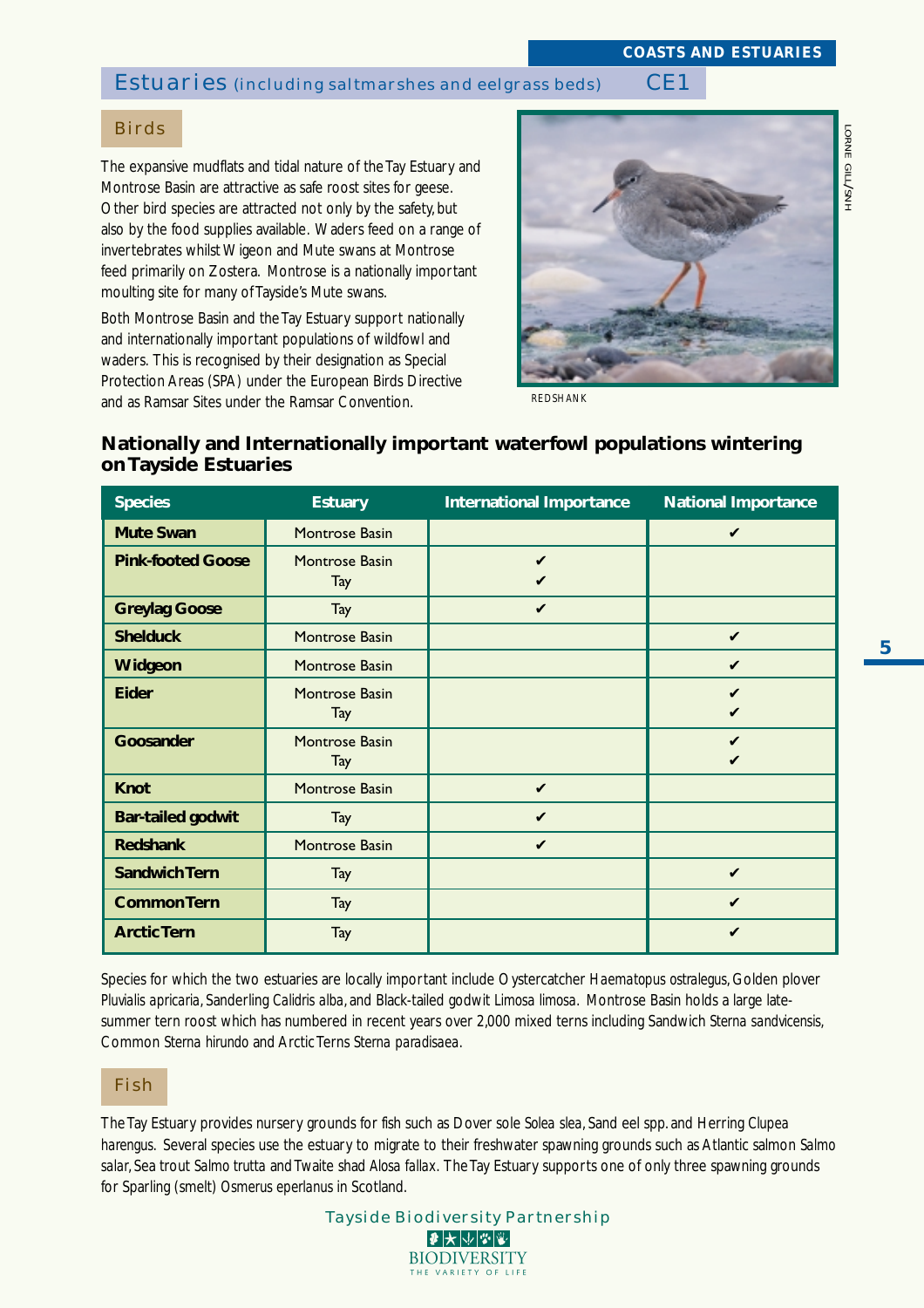# CE1 Estuaries (including saltmarshes and eelgrass beds)

### Sparling (or smelt) *Osmerus eperlanus*

This inshore migratory fish was at one time widespread in many estuaries. It is now restricted to just three in Scotland - the River Cree, River Forth and River Tay. Its population in the Tay Estuary has been very little studied and its ecology not yet clearly understood. Sparling use gravel beds and areas of small pebbles at the limit of the tidal limit in which to spawn, the prime time for which is triggered by the first full moon in March. As they are very selective in choosing their spawning sites (using only clean estuaries) they were, in the past, very susceptible to pollution.

There are at present three boats on the Tay which fish for Sparling on a small scale between September and early March.



### NATIONAL BIODIVERSITY CONTEXT

There is a UK Broad Habitat Statement for Estuaries. This gives the following conservation direction:

# *Maintain and enhance the extent and quality of estuarine habitats in the UK, including the full diversity of estuarine communities.*

Measures to be considered further include:

- Protect estuaries from coastal development and other activities which cause environmental damage.
- Review the powers and duties of coastal and other authorities for safeguarding this habitat.
- Identify the full diversity of wildlife features and maintain the extent and quality of this resource.
- Promote management within the framework of SACs and other coastal zone strategies which permit the natural functioning of sediment systems.
- Improve water quality via catchment management and other pollution control mechanisms.
- Develop plans for new estuarine habitats to help compensate for losses because of a rise in sea level.
- Reduce the environmental impact of fisheries.

There are UK Habitat Action Plans for Coastal and Floodplain Grazing Marsh; Coastal Saltmarsh; Mudflats (revised); and Seagrass Beds.

## ECOLOGY AND MANAGEMENT

- Much survey work has been carried out in the Tay Estuary and Montrose Basin as part of the designation processes and ongoing monitoring.
- A full habitat survey of all the estuarine habitats in Tayside is needed in order to set up effective, area-wide monitoring, particularly for the areas not subject to designation.
- Site Condition Monitoring of SSSIs is carried out in a 6 year cycle.

Tayside Biodiversity Partnership  $|\bm{\vartheta}|$ 大 $|\psi|$ ଆ $|\bm{\psi}|$ **BIODIVERSITY** THE VARIETY OF LI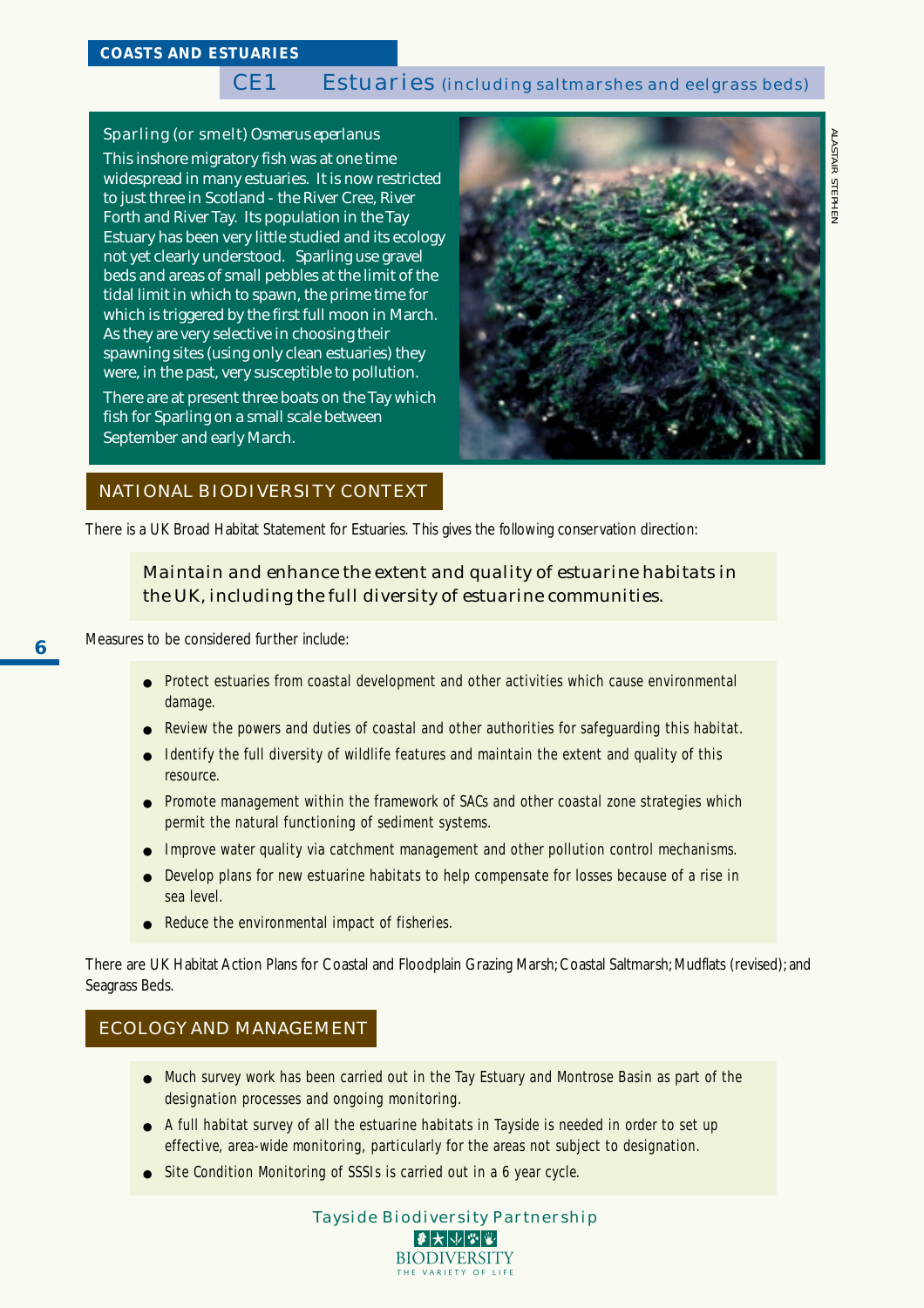# Estuaries (including saltmarshes and eelgrass beds) CE1

## CURRENT FACTORS CAUSING LOSS OR DECLINE

- Land claim and development
- Climate change and consequent sea level rise
- Nutrient enrichment from farmland and waste effluent
- Marine pollution
- Human disturbance
- Bait digging
- The introduction of new or non-native species
- Maintenance dredging
- Shipping accidents
- Beam trawlers and scallop dredgers
- Waste tipping
- Laying of cables and pipelines

# MAIN THREATS TO KEY SPECIES

| <b>Common seal</b>           | - Pollution<br>- Disturbance                                                                                                                                                                                    |          |
|------------------------------|-----------------------------------------------------------------------------------------------------------------------------------------------------------------------------------------------------------------|----------|
|                              |                                                                                                                                                                                                                 |          |
|                              | UK importance of Tayside population:                                                                                                                                                                            | high     |
| <b>Otter</b>                 | - Pollution<br>Disturbance<br>- Development                                                                                                                                                                     |          |
|                              | UK importance of Tayside population:                                                                                                                                                                            | moderate |
| <b>Bar-tailed</b><br>godwit  | - Habitat loss<br><b>Disturbance</b><br>Future sea-level rise                                                                                                                                                   |          |
|                              | UK importance of Tayside population:                                                                                                                                                                            | high     |
| <b>Twaite shad</b>           | National threats include<br>- Pollution<br>Overfishing<br>۰.<br>- Habitat destruction<br>Specific threats in Tayside not known. Lack of information makes it difficult to<br>assess types and levels of threat. |          |
|                              | UK importance of Tayside population:                                                                                                                                                                            | high     |
| <b>Sparling</b><br>(smelt)   | - Disturbance of nursery areas<br>Lack of information makes it difficult to assess levels of threat.                                                                                                            |          |
|                              | UK importance of Tayside population:                                                                                                                                                                            | high     |
| <b>Eelgrass</b><br>(Zostera) | - Pollution<br>Mobile fishing gear<br>- Development.                                                                                                                                                            |          |
|                              | UK importance of Tayside population:                                                                                                                                                                            | moderate |

Tayside Biodiversity Partnership ●★↓☆☆ **BIODIVERSITY** THE VARIETY OF LIFE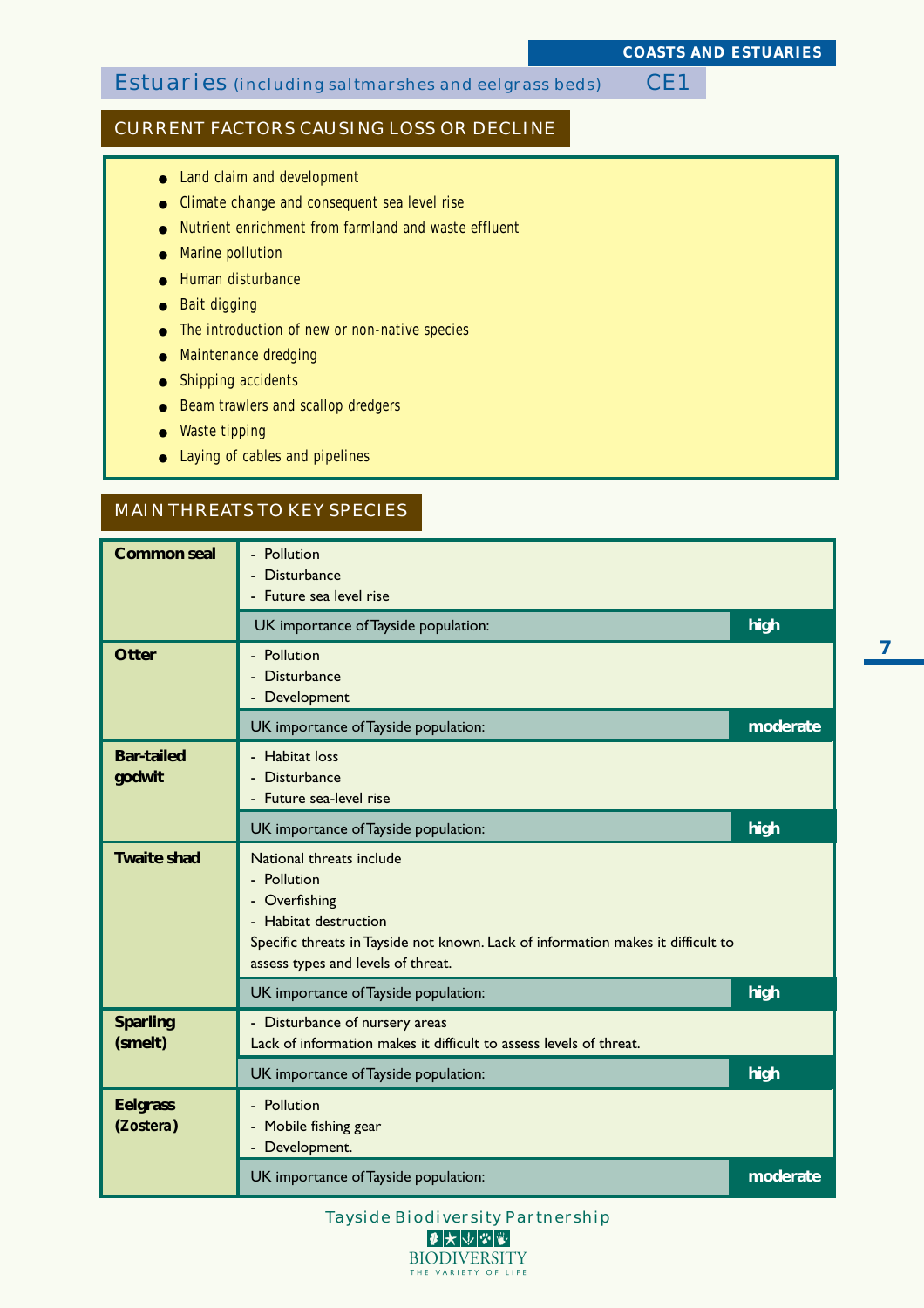### OPPORTUNITIES AND CURRENT ACTION

- The Tay Estuary Forum is developing a Management Plan for the whole estuary
- The pSAC Tay Estuary, if adopted as an SAC, will require a management scheme for the designated area
- There is a Montrose Basin Management Plan in place
- Inner Tay Local Nature Reserve (LNR): Management Agreements and Prescriptions are in place for landowners who have signed up to the LNR
- All estuarine SSSIs are subject to conservation legislation

### OBJECTIVES & TARGETS

|                | <b>Objectives</b>                                                                                                                                                                                                                                                                        | <b>Targets</b>                                                                                                                            |
|----------------|------------------------------------------------------------------------------------------------------------------------------------------------------------------------------------------------------------------------------------------------------------------------------------------|-------------------------------------------------------------------------------------------------------------------------------------------|
| T              | Ensure no net loss in area or reduction in quality of<br>estuarine habitats in Tayside. Where necessary and<br>where possible improve estuarine habitats in order for<br>them to sustain typical estuarine wildlife, especially<br>those of international and national importance.       | Encourage land managers and planners to<br>develop policies that will prevent loss of the<br>quality and quantity of the habitat by 2005. |
| $\overline{2}$ | Meet and maintain Class A (Excellent) water quality<br>standards in all of the region's estuaries using the<br><b>Scottish Environment Protection Agency (SEPA)</b><br>Classification Scheme to monitor chemical and<br>biological quality.                                              | All estuaries to have Class A water quality by<br>2005.<br>Class A standard to be maintained beyond 2005.                                 |
| 3              | Establish adequate site safeguard policies in relevant<br>strategic and other plans, including organisations'<br>workplans, such that decision-makers and users of<br>estuaries take account of the conservation of<br>biodiversity in all matters relating to estuarine habitats.       | Policies to be in all relevant plans by 2003.                                                                                             |
| $\overline{4}$ | Maintain and protect the quality and integrity of<br>designated sites. Ensure that a comprehensive set of<br>management plans is completed and that monitoring<br>programmes are put in place. Seek to apply<br>prescriptions and principles to all estuarine habitats in<br>the region. | Management plans to be written for all<br>designated areas by 2003.                                                                       |
| 5              | Set up a five-year programme to raise awareness of<br>biodiversity, its importance and the need for its<br>conservation in Tayside. Include estuaries in this<br>programme.                                                                                                              | Set up a public awareness programme by 2003.<br>Run public awareness programme until 2005.                                                |

### Stakeholders

● Landowners, land managers and advisors, fishermen, tourists and local users.

**8**

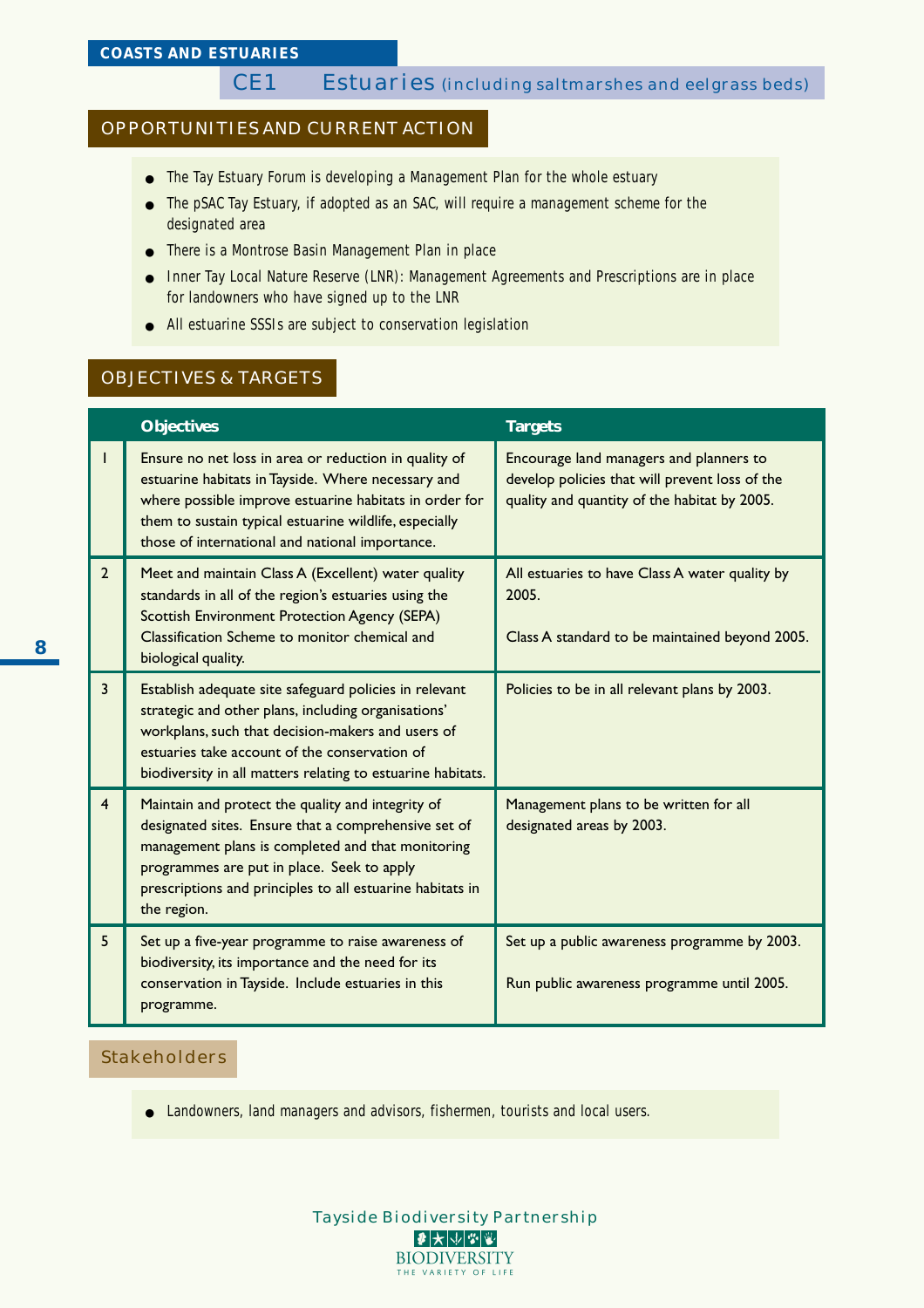# Estuaries (including saltmarshes and eelgrass beds) CE1

# ACTION FOR BIODIVERSITY

|                     |                | <b>Action - Estuaries</b>                                                                                                          |                                                      | <b>Deliverers</b>                | To take place by |   |       | <b>Meets</b><br>Objective No. |   |                         |   |       |                |
|---------------------|----------------|------------------------------------------------------------------------------------------------------------------------------------|------------------------------------------------------|----------------------------------|------------------|---|-------|-------------------------------|---|-------------------------|---|-------|----------------|
|                     |                |                                                                                                                                    | Lead<br><b>Partners</b>                              | <b>Partners</b>                  |                  |   |       |                               |   | 02 03 04 05 06 07 11 16 |   |       |                |
| <b>LBAP</b><br>Ref. | $\overline{A}$ | Policy and legislation                                                                                                             |                                                      |                                  |                  |   |       |                               |   |                         |   |       |                |
| <b>CEI</b>          |                | Assist with development of planning policies<br>aimed at preventing any further loss of estuarine<br>habitat.                      | <b>PKC</b><br><b>AC</b>                              | <b>TBP</b>                       |                  |   |       | #                             | # | #                       |   | $#$ # | 1, 3           |
| <b>CEI</b>          | $\overline{2}$ | Complete SAC and SPA processes and<br>subsequent designations.                                                                     | <b>SNH</b>                                           | <b>SE</b><br><b>EU</b>           |                  | # |       |                               |   |                         |   |       | L              |
| <b>CEI</b>          | 3              | Ensure that all consented discharges meet<br>national and international water quality standards.                                   | <b>SEPA</b>                                          | <b>Dischargers</b>               | #                | # | #     | #                             | # | #                       | # | #     | $\overline{2}$ |
| <b>CEI</b>          | $\overline{4}$ | Ensure that all discharge consents granted<br>minimise impact on biodiversity.                                                     | <b>SEPA</b>                                          | SNH                              | #                | # | #     | #                             | # | #                       | # | #     | 1,2            |
|                     | B              | Site safeguard and management                                                                                                      |                                                      |                                  |                  |   |       |                               |   |                         |   |       |                |
| <b>CEI</b>          |                | Influence decision-makers to find soft<br>engineering solutions to potential flood problems<br>related to development.             | <b>PKC</b><br><b>DCC</b><br><b>AC</b>                | <b>SEPA</b><br><b>SNH</b>        |                  | # | #     | #                             | # | #                       | # | #     | 1,3            |
|                     | $\mathsf{C}$   | Species management and protection                                                                                                  |                                                      |                                  |                  |   |       |                               |   |                         |   |       |                |
| <b>CEI</b>          |                | Promote and support the work of species groups<br>such as the Tay Ringing Group and other groups<br>working on species management. | <b>SNH</b>                                           | <b>TBP</b>                       | #                | # | #     | #                             | # | #                       | # | #     | 4,5            |
|                     | D              | <b>Advisory</b>                                                                                                                    |                                                      |                                  |                  |   |       |                               |   |                         |   |       |                |
| <b>CEI</b>          |                | Identify a demonstration site of managed<br>realignment, possibly at Montrose Basin.                                               | <b>AC</b><br><b>SNH</b><br><b>SWT</b><br><b>RSPB</b> | Landowners                       |                  |   | $#$ # |                               |   |                         |   |       | 1,3            |
|                     | E.             | <b>Research and monitoring</b>                                                                                                     |                                                      |                                  |                  |   |       |                               |   |                         |   |       |                |
| <b>CEI</b>          |                | Site Condition Monitoring of Montrose Basin<br>and Tay Estuary - on a 6 year cycle.                                                | <b>SNH</b>                                           |                                  | #                | # | #     | #                             | # | #                       | # | #     | $\overline{4}$ |
| <b>CEI</b>          | 2              | Survey of Tay and requisite estuarine sub-littoral<br>estuarine habitats occurring under EU SAC<br>designations.                   | <b>SNH</b>                                           | <b>Universities</b>              |                  |   | $#$ # |                               |   |                         |   |       | 1, 4           |
| <b>CEI</b>          | 3              | Support Mute Swan Management Project at<br>Montrose Basin.                                                                         | <b>AC</b><br><b>SWT</b>                              | <b>SNH</b><br><b>SAC</b>         | #                | # | #     | #                             | # | #                       | # | #     | $\overline{4}$ |
| <b>CEI</b>          | 4              | Continue to support and improve the coverage<br>of the Wetland Birds Survey (WeBS).                                                | <b>WWT</b>                                           | <b>BTO</b><br>SNH<br><b>BASC</b> | #                | # | #     | #                             | # | #                       | # | #     | 4              |
| <b>CEI</b>          | 5              | Estuaries Action Plan review process - ensure<br>that this plan is being delivered annually and<br>reviewed after 5 years.         | <b>TBP</b>                                           |                                  |                  |   |       |                               |   | # # # # # # # #         |   |       | All            |
|                     | F              | Promotion and awareness-raising                                                                                                    |                                                      |                                  |                  |   |       |                               |   |                         |   |       |                |
| <b>CEI</b>          |                | Develop opportunities to raise awareness<br>amongst developers, engineers and<br>decision-makers about estuarine processes.        | <b>TBP</b>                                           |                                  |                  |   |       |                               |   | $\#$ # # # #            |   | $#$ # | All            |

**9**